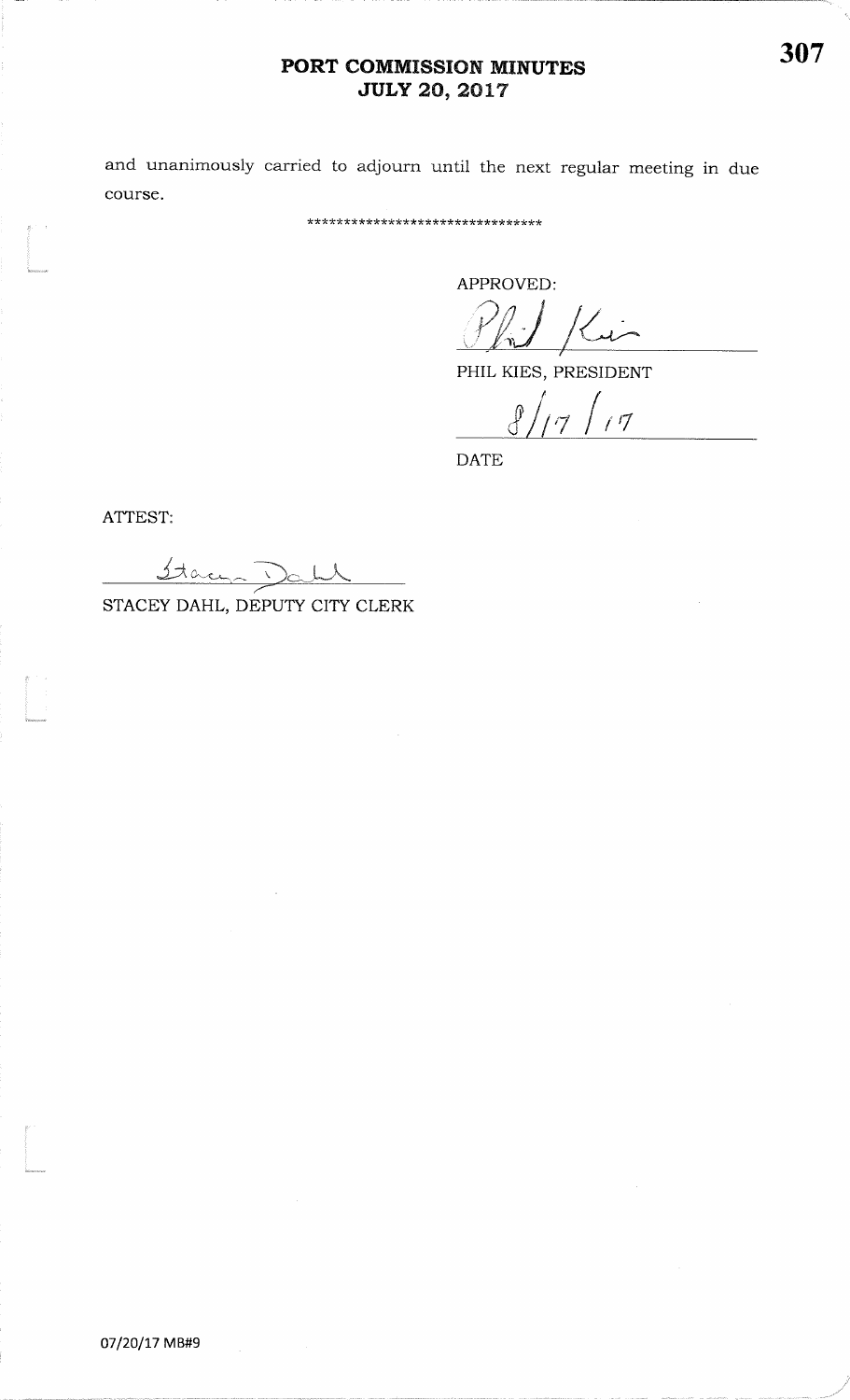## PORT COMMISSION AGENDA **AUGUST 17, 2017** 5:00 P.M.

- $\mathbf{I}$ . **CALL TO ORDER**
- II. ROLL CALL AND ESTABLISH QUORUM
- III. AMENDMENTS/COMMENTS
- IV. APPROVE MINUTES: A. JULY 20, 2017; REGULAR
- V. **BUSINESS:** 
	- 1. ELECTION OF OFFICERS 17/18
	- 2. HARBORMASTER'S REPORT

308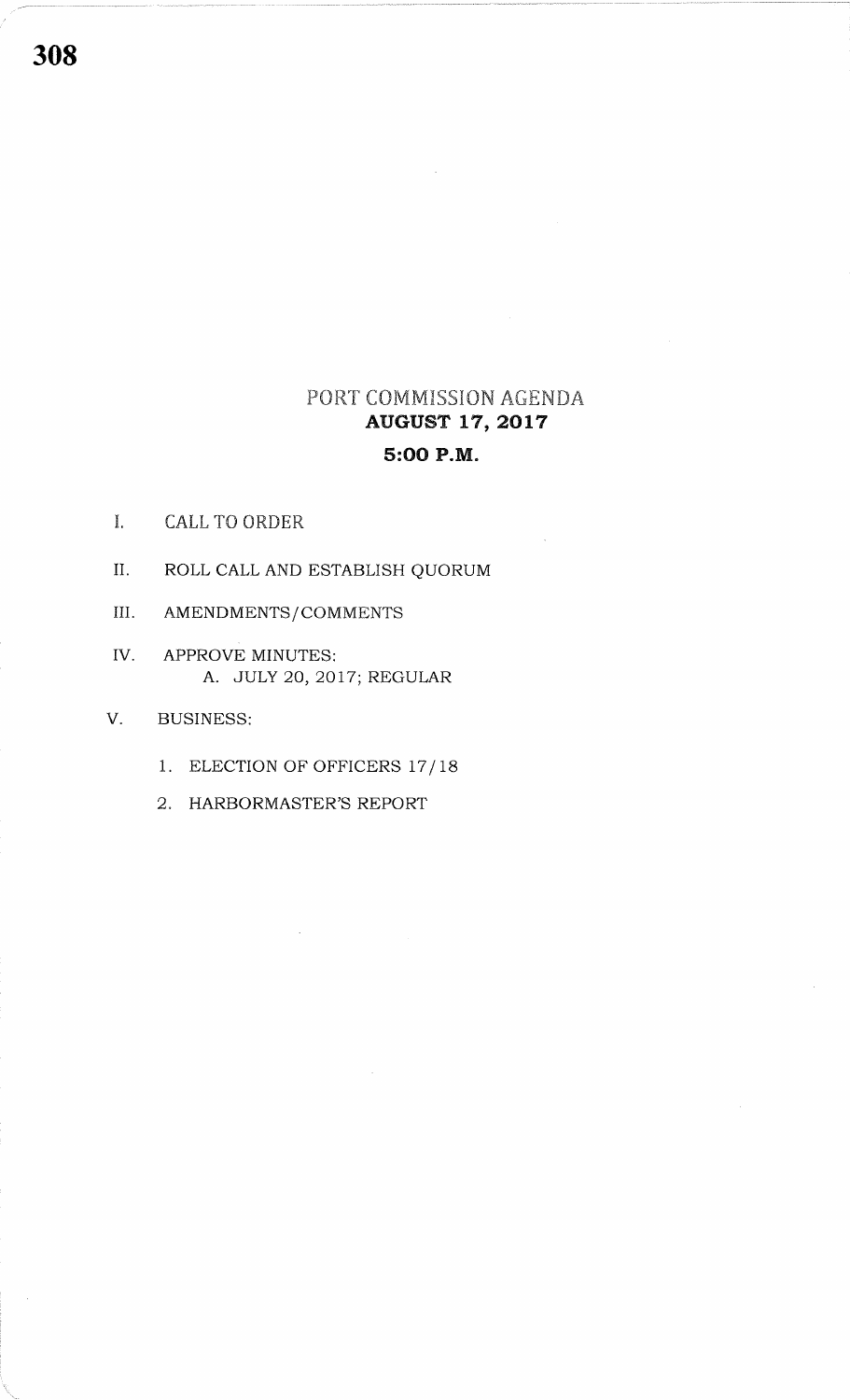## PORT COMMISSION MINUTES**AUGUST 17, 2017**

Be it remembered that a regular meeting of the Port Commission of theCity of Long Beach, Mississippi, was begun and held at the City Hall MeetingRoom, 201 Jeff Davis Avenue, in said City, on Thursday, August 17, 2017, at 5:oo o'clock p.m., it being the time, date, and place fixed for holding saidmeeting.

There were present and in attendance on said Commission and at themeeting the following named persons: President Phil Kies, Secretary DonDeschenes, Commissioners Walt Rode, Barney Hill, Junior Husband, BrandonBoggess, Brian Currie, Russell Jones, Harbormaster Bill Angley, and DeputyCity Clerk Stacey Dahl.

Absent the meeting was Vice President Susan Nicholas.

There being a quorum present and sufficient to transact the business ofthis meeting, the following proceedings were had and done.

### \*\*\*\*\*\*\*\*\*\*\*\*\*\*\*\*\*\*\*\*\*\*\*\*

Commissioner Kies called the meeting to order, recognizing andwelcoming new Commissioners Brian Currie and Walt Rode.

There were no further comments or amendments to the agenda.

Commissioner Deschenes made motion seconded by CommissionerJones and unanimously carried to approve minutes of the Port Commission asfollows:

 $\triangleright$  Regular Minutes dated July 20, 2017, as submitted.

There came on for consideration the Port Commission Election of Ofhcersfor the 2Ol7 /2018 term; whereupon Commissioner Jones made motionseconded by Commissioner Boggess and unanimously carried to re-elect thefollowing:

> Phil Kies - President Susan Nicolais - Vice PresidentDon Deschenes - Secretary\*\*\*\*\*\*\*\*\*\*\*\*\*\*\*\*\*\*\*\*\*\*\*\*\*\*\*

Commissioner Barney Hill, preliminarily absent the meeting, arrived\*\*\*\*\*\*\*\*\*\*\*\*\*\*\*\*\*\*\*\*\*\*\*\*\*\*\*

The Commission recognized Harbormaster Bill Angley for his report, asfollows:

t<br>|<br>|astronomy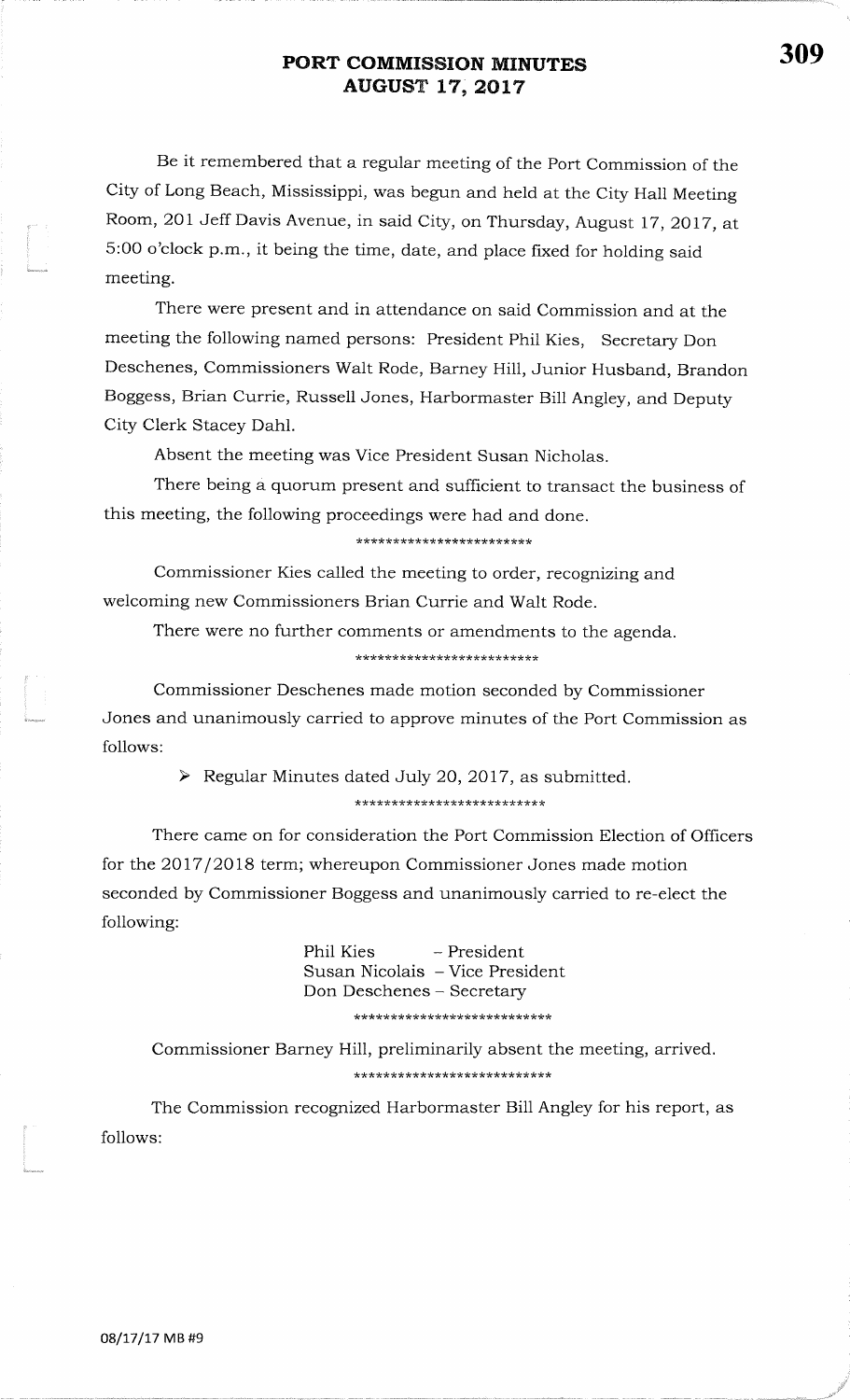# 310 PORT COMMISSION MINUTES AUGUST L7,2OL7

### Harbor Master Report

### August 17, 2017

- e Rot found inside the door going into the bait shop awaiting quotes
- e Mold growing in the main building awaiting quotes
- **Entrance to Pier 2 awaiting quotes**
- . Recommend Jerel Dawson 35 SAO Sail boat and Chris/ Julie James 47 Stephen Brother Motor yacht as Live Aboards
- New signs working very well for launch and bait shop
- Working with lawyer to proceed further with removal of derelict vessels.
- Live Aboard (Welch, Smith, Lundin)
- July 146 of 218
- $\bullet$  August 152 of 218

\*\*

Regarding the aforesaid report and based on the Harbormaster's recommendation, the following action was taken:

> > Commissioner Deschenes made motion seconded by Commissioner Boggess and unanimously carried to approve Live-a-Boards Jerel Dawson, Pier 2 Slip 15 and Chris and Julie James, Pier 2 Slip 7.

\* \* \* \* \* \* \* \* \* \* \* \* \* \* \* \*\*\*\* \* \*